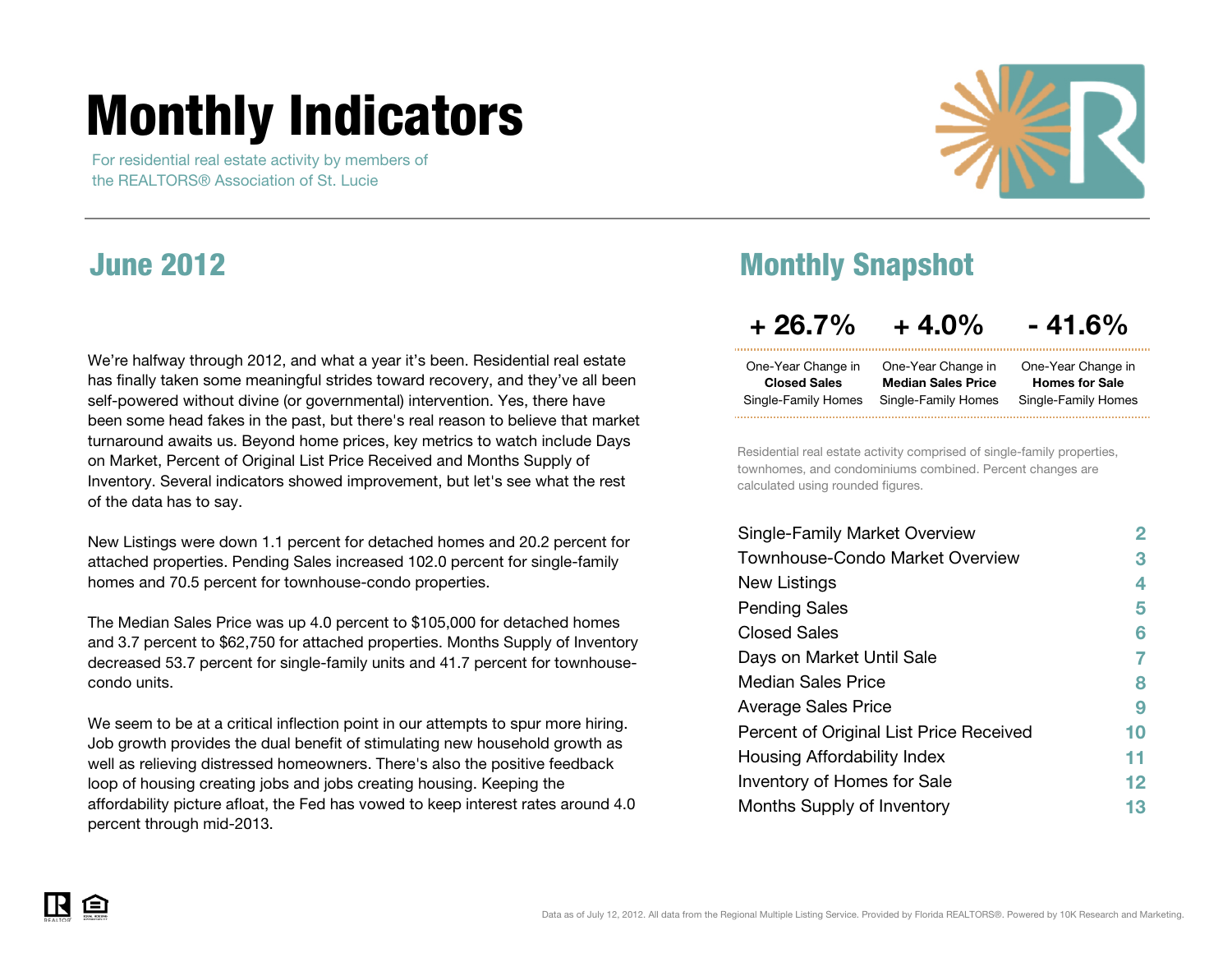# <span id="page-1-0"></span>**Single-Family Market Overview**

Key metrics for **Single-Family Properties Only**, excluding Manufactured Housing, for the report month and for year-to-date (YTD) starting from the first of the year.



| <b>Key Metrics</b>           | <b>Historical Sparklines</b>                 | $6 - 2011$ | $6 - 2012$          | <b>Percent Change</b> | <b>YTD 2011 YTD 2012</b> |           | Percent Change |
|------------------------------|----------------------------------------------|------------|---------------------|-----------------------|--------------------------|-----------|----------------|
| <b>New Listings</b>          | 6-2009<br>6-2010<br>$6 - 2011$<br>6-2012     | 448        | 443                 | $-1.1%$               | 2,779                    | 2,996     | $+7.8%$        |
| <b>Pending Sales</b>         | 6-2010<br>$6 - 2011$<br>6-2009<br>6-2012     | 303        | 612                 | $+102.0%$             | 1,912                    | 2,710     | $+41.7%$       |
| <b>Closed Sales</b>          | 6-2009<br>6-2010<br>$6 - 2011$<br>6-2012     | 292        | 370                 | $+26.7%$              | 1,723                    | 1,772     | $+2.8%$        |
| <b>Days on Market</b>        | 6-2009<br>6-2010<br>$6 - 2011$<br>6-2012     | 112        | 95                  | $-15.2%$              | 106                      | 99        | $-6.6%$        |
| <b>Median Sales Price</b>    | 6-2009<br>6-2010<br>$6 - 2011$<br>6-2012     | \$101,000  | \$105,000           | $+4.0%$               | \$97,000                 | \$100,000 | $+3.1%$        |
| <b>Average Sales Price</b>   | 6-2009<br>6-2010<br>$6 - 2011$<br>$6 - 2012$ |            | \$126,852 \$122,422 | $-3.5%$               | \$116,086 \$121,132      |           | $+4.3%$        |
| Pct. of Orig. Price Received | 6-2009<br>6-2010<br>$6 - 2011$<br>6-2012     | 90.6%      | 91.2%               | $+0.7%$               | 89.6%                    | 90.2%     | $+0.6%$        |
| <b>Affordability Index</b>   | 6-2009<br>$6 - 2010$<br>$6 - 2011$<br>6-2012 | 213        | 221                 | $+3.6%$               | 220                      | 229       | $+4.2%$        |
| <b>Homes for Sale</b>        | 6-2010<br>$6 - 2011$<br>6-2009<br>6-2012     | 2,413      | 1,410               | $-41.6%$              |                          |           |                |
| <b>Months Supply</b>         | 6-2009<br>6-2010<br>$6 - 2011$<br>6-2012     | 8.3        | 3.9                 | $-53.7%$              |                          |           |                |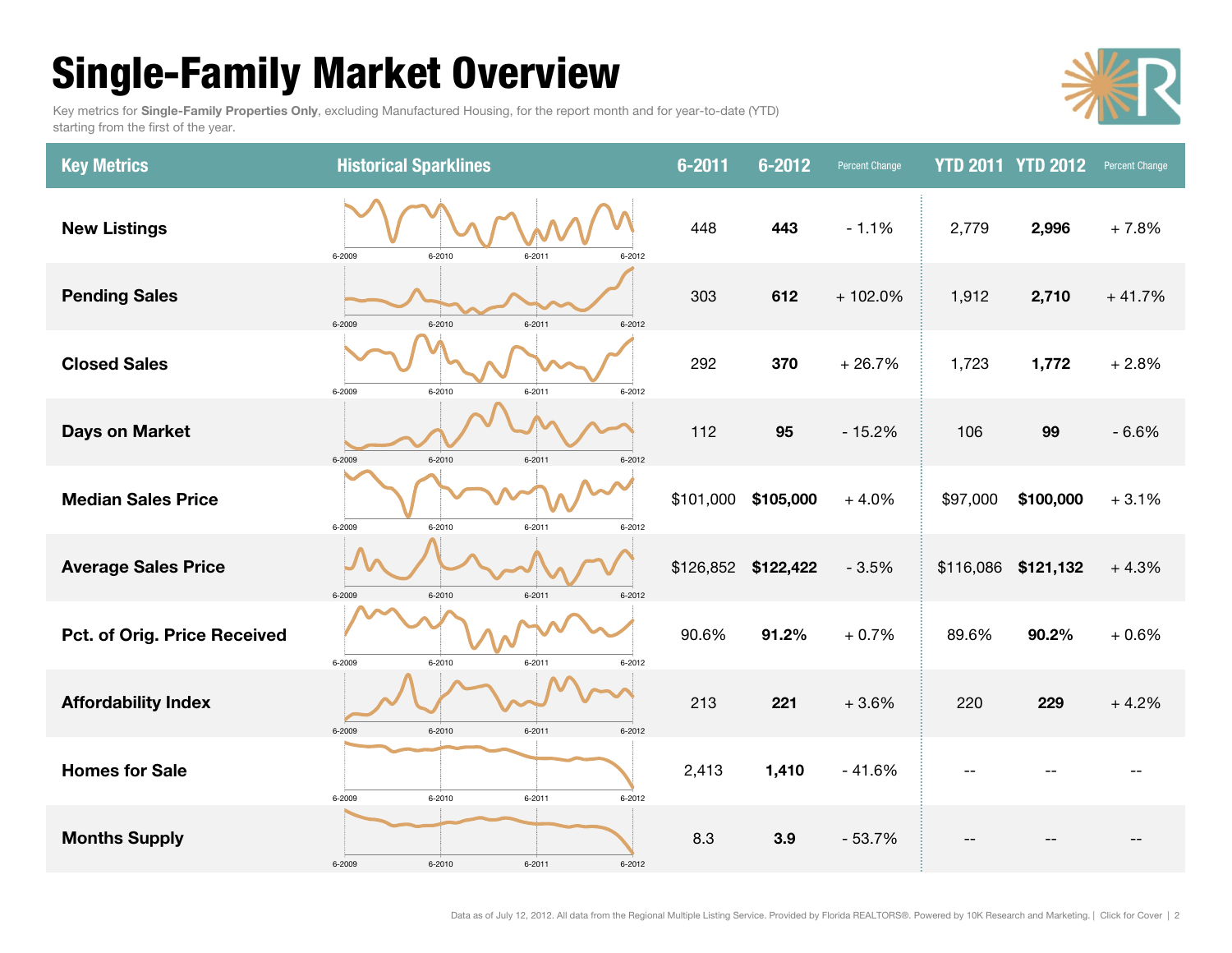# <span id="page-2-0"></span>**Townhouse-Condo Market Overview**

Key metrics for **Townhouse-Condo Properties Only** for the report month and for year-to-date (YTD) starting from the first of the year.



| <b>Key Metrics</b>           | <b>Historical Sparklines</b>                 | $6 - 2011$ | $6 - 2012$ | <b>Percent Change</b> |          | <b>YTD 2011 YTD 2012</b> | Percent Change |
|------------------------------|----------------------------------------------|------------|------------|-----------------------|----------|--------------------------|----------------|
| <b>New Listings</b>          | 6-2009<br>6-2010<br>$6 - 2011$<br>6-2012     | 129        | 103        | $-20.2%$              | 803      | 775                      | $-3.5%$        |
| <b>Pending Sales</b>         | 6-2010<br>6-2009<br>$6 - 2011$<br>6-2012     | 61         | 104        | $+70.5%$              | 506      | 616                      | $+21.7%$       |
| <b>Closed Sales</b>          | 6-2010<br>$6 - 2011$<br>6-2012<br>6-2009     | 70         | 72         | $+2.9%$               | 453      | 458                      | $+1.1%$        |
| <b>Days on Market</b>        | 6-2010<br>6-2009<br>$6 - 2011$<br>$6 - 2012$ | 103        | 115        | $+11.7%$              | 107      | 113                      | $+6.1%$        |
| <b>Median Sales Price</b>    | $6 - 2011$<br>6-2009<br>6-2010<br>6-2012     | \$60,500   | \$62,750   | $+3.7%$               | \$65,575 | \$72,500                 | $+10.6%$       |
| <b>Average Sales Price</b>   | 6-2009<br>6-2010<br>$6 - 2012$<br>$6 - 2011$ | \$91,612   | \$95,344   | $+4.1%$               | \$97,801 | \$107,346                | $+9.8%$        |
| Pct. of Orig. Price Received | 6-2009<br>6-2010<br>$6 - 2011$<br>6-2012     | 85.0%      | 86.0%      | $+1.2%$               | 85.7%    | 87.8%                    | $+2.4%$        |
| <b>Affordability Index</b>   | 6-2009<br>$6 - 2011$<br>6-2010<br>6-2012     | 302        | 311        | $+3.2%$               | 287      | 284                      | $-0.8%$        |
| <b>Homes for Sale</b>        | 6-2009<br>6-2010<br>$6 - 2011$<br>6-2012     | 859        | 583        | $-32.1%$              |          |                          |                |
| <b>Months Supply</b>         | 6-2009<br>6-2010<br>$6 - 2011$<br>6-2012     | 11.8       | 6.9        | $-41.7%$              |          |                          |                |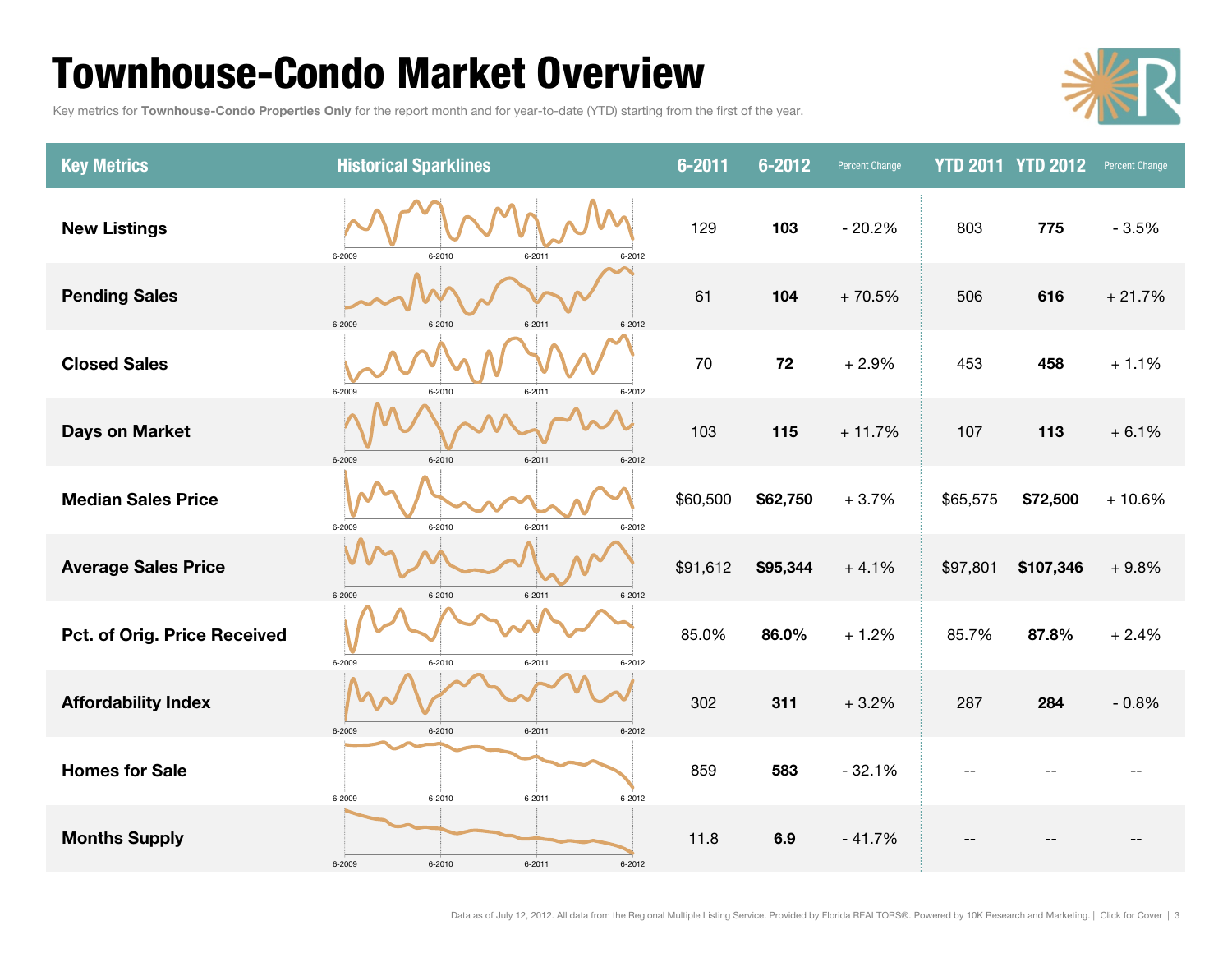# <span id="page-3-0"></span>**New Listings**

A count of the properties that have been newly listed on the market in a given month.





| <b>New Listings</b> | Single-<br>Family | Year-Over-Year<br>Change | Townhouse-<br>Condo | Year-Over-Year<br>Change |
|---------------------|-------------------|--------------------------|---------------------|--------------------------|
| <b>July 2011</b>    | 405               | $-20.6\%$                | 94                  | $-13.8%$                 |
| August 2011         | 485               | $+11.2%$                 | 101                 | $-1.9\%$                 |
| September 2011      | 407               | $-5.3\%$                 | 100                 | $-24.2%$                 |
| October 2011        | 459               | $-3.0\%$                 | 126                 | $-3.1%$                  |
| November 2011       | 493               | $+23.3%$                 | 112                 | $-3.4\%$                 |
| December 2011       | 390               | $+2.1%$                  | 114                 | $+3.6%$                  |
| January 2012        | 487               | $-1.2\%$                 | 157                 | $+8.3%$                  |
| February 2012       | 550               | $+11.1%$                 | 118                 | $-12.6%$                 |
| March 2012          | 541               | $+4.8%$                  | 142                 | $-5.3\%$                 |
| April 2012          | 454               | $+2.9%$                  | 122                 | $+14.0%$                 |
| May 2012            | 521               | +35.0%                   | 133                 | -2.9%                    |
| <b>June 2012</b>    | 443               | $-1.1%$                  | 103                 | $-20.2%$                 |
| 12-Month Avg.       | 470               | $+4.2%$                  | 119                 | $-5.4\%$                 |

Single-Family **- Townhouse-Condo** 

#### **Historical New Listings by Month**

01-2008 100200 300400500600 1-2008 1-2009 1-2010 1-2011 1-2012 $1 - 2012$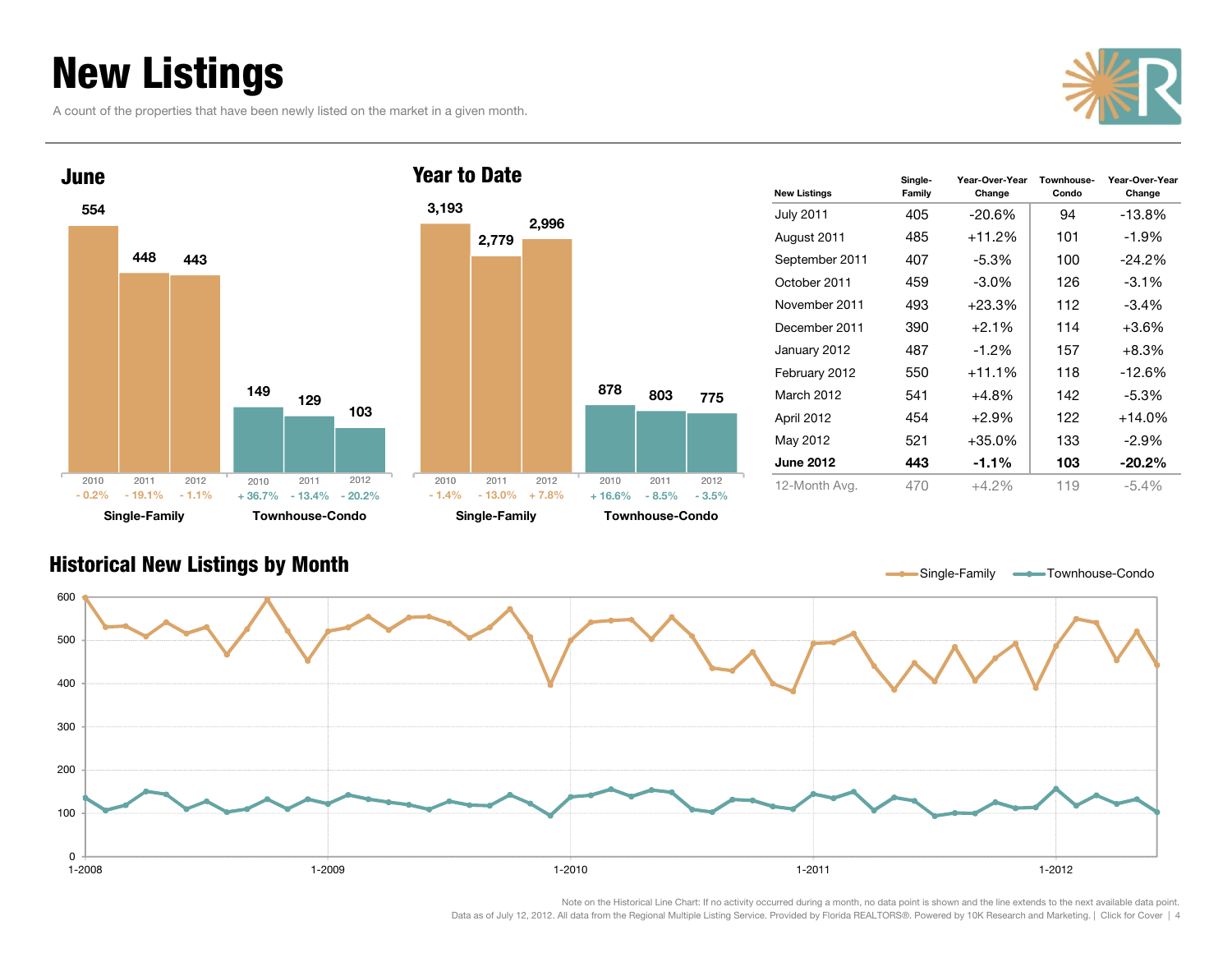# <span id="page-4-0"></span>**Pending Sales**

A count of the properties on which offers have been accepted in a given month.





| <b>Pending Sales</b> | Single-<br>Family | Year-Over-Year<br>Change | Townhouse-<br>Condo | Year-Over-Year<br>Change |
|----------------------|-------------------|--------------------------|---------------------|--------------------------|
| <b>July 2011</b>     | 264               | $-9.3%$                  | 75                  | -9.6%                    |
| August 2011          | 316               | $+5.7%$                  | 73                  | $+2.8%$                  |
| September 2011       | 284               | $+24.6%$                 | 66                  | $+40.4%$                 |
| October 2011         | 306               | $+16.8%$                 | 47                  | $+4.4\%$                 |
| November 2011        | 258               | $+16.7%$                 | 76                  | $+18.8%$                 |
| December 2011        | 247               | $-5.0\%$                 | 66                  | $+10.0\%$                |
| January 2012         | 295               | $+6.1%$                  | 80                  | -5.9%                    |
| February 2012        | 364               | $+25.1%$                 | 101                 | $+5.2\%$                 |
| March 2012           | 430               | $+11.7%$                 | 112                 | $+15.5%$                 |
| April 2012           | 447               | $+27.4%$                 | 106                 | $+21.8%$                 |
| May 2012             | 562               | $+84.9%$                 | 113                 | $+41.3%$                 |
| <b>June 2012</b>     | 612               | $+102.0\%$               | 104                 | +70.5%                   |
| 12-Month Avg.        | 365               | $+26.3%$                 | 85                  | $+16.3%$                 |

#### **Historical Pending Sales by Month**

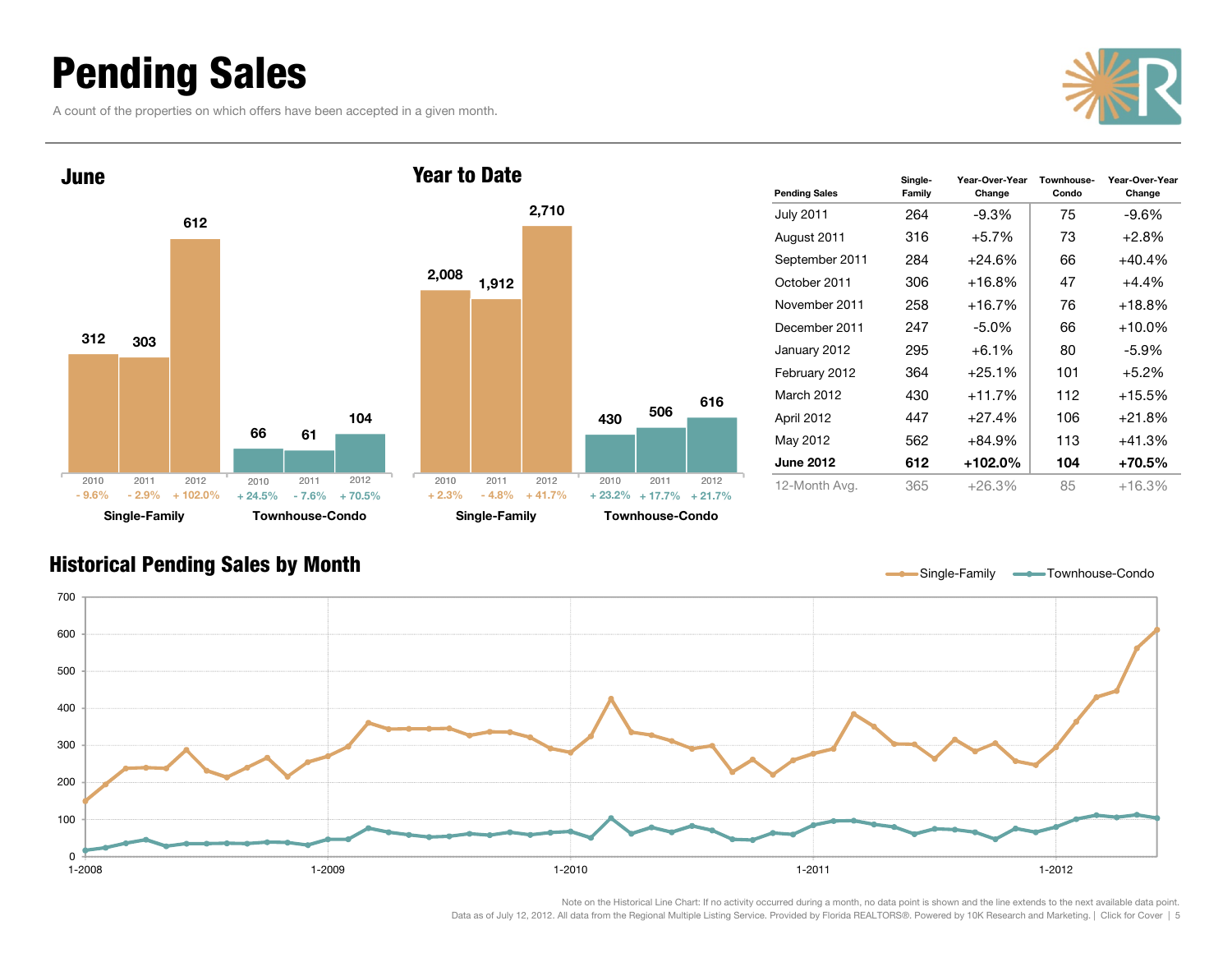# <span id="page-5-0"></span>**Closed Sales**

A count of the actual sales that closed in a given month.





| <b>Closed Sales</b> | Single-<br>Family | Year-Over-Year<br>Change | Townhouse-<br>Condo | Year-Over-Year<br>Change |
|---------------------|-------------------|--------------------------|---------------------|--------------------------|
| <b>July 2011</b>    | 245               | $-11.6%$                 | 53                  | $-23.2%$                 |
| August 2011         | 279               | $-0.4\%$                 | 82                  | $+46.4\%$                |
| September 2011      | 255               | $+7.6%$                  | 72                  | $+9.1%$                  |
| October 2011        | 272               | $+20.9\%$                | 48                  | $+9.1\%$                 |
| November 2011       | 256               | +26.7%                   | 60                  | $+39.5%$                 |
| December 2011       | 249               | $-9.1\%$                 | 72                  | $-5.3%$                  |
| January 2012        | 203               | $-15.8%$                 | 52                  | $+6.1%$                  |
| February 2012       | 244               | $+9.9%$                  | 68                  | $-17.1%$                 |
| March 2012          | 305               | -7.0%                    | 88                  | $-2.2%$                  |
| April 2012          | 306               | $-8.1\%$                 | 85                  | $-3.4%$                  |
| May 2012            | 344               | $+12.1%$                 | 93                  | $+25.7%$                 |
| <b>June 2012</b>    | 370               | +26.7%                   | 72                  | $+2.9\%$                 |
| 12-Month Avg.       | 277               | $+3.4%$                  | 70                  | $+4.7%$                  |

#### **Historical Closed Sales by Month**

Single-Family **- Townhouse-Condo** 

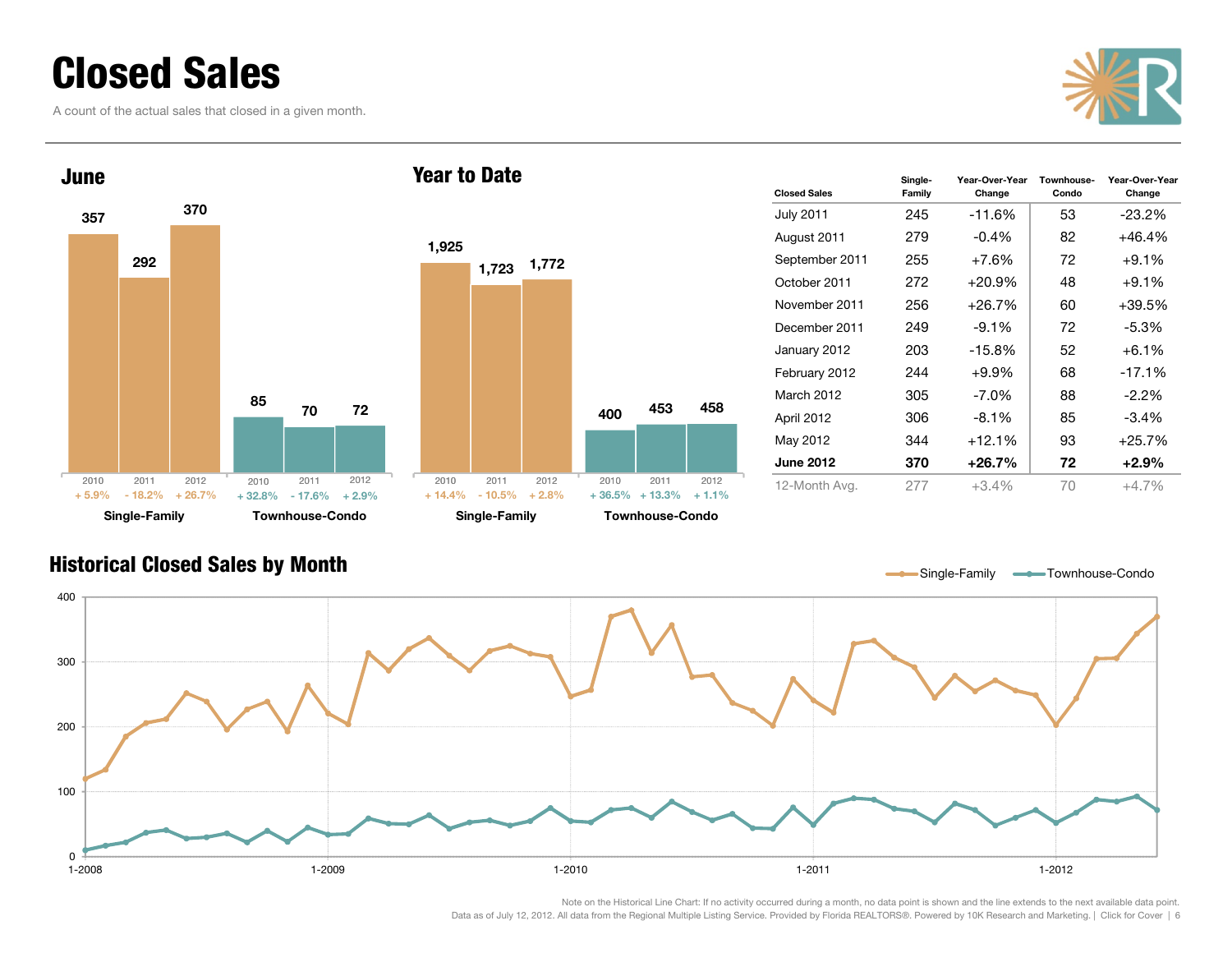# <span id="page-6-0"></span>**Days on Market Until Sale**

**Historical Days on Market Until Sale by Month**

Median number of days between when a property is listed and when an offer is accepted in a given month.





| Days on Market   | Single-<br>Family | Year-Over-Year<br>Change | Townhouse-<br>Condo | Year-Over-Year<br>Change |
|------------------|-------------------|--------------------------|---------------------|--------------------------|
| <b>July 2011</b> | 100               | $+25.9%$                 | 81                  | $+17.4%$                 |
| August 2011      | 106               | $+24.0\%$                | 121                 | $+18.1%$                 |
| September 2011   | 92                | $-6.1\%$                 | 125                 | $+7.3%$                  |
| October 2011     | 80                | $-30.3\%$                | 124                 | +14.4%                   |
| November 2011    | 84                | $-25.3%$                 | 144                 | $+40.7%$                 |
| December 2011    | 96                | $-6.3\%$                 | 106                 | $-18.8%$                 |
| January 2012     | 105               | $-17.3%$                 | 120                 | $+17.6%$                 |
| February 2012    | 95                | $-20.2\%$                | 109                 | $-17.1%$                 |
| March 2012       | 99                | $+0.5%$                  | 116                 | $+3.6%$                  |
| April 2012       | 100               | $+3.6%$                  | 139                 | $+42.6%$                 |
| May 2012         | 104               | $+8.9\%$                 | 107                 | $+5.4%$                  |
| <b>June 2012</b> | 95                | $-15.2\%$                | 115                 | +11.7%                   |
| 12-Month Med.*   | 96                | $-5.0\%$                 | 114                 | $+7.5%$                  |

\* Days on Market for all properties from July 2011 through June 2012. This is not the Median of the individual figures above.

Single-Family **- Townhouse-Condo** 



Note on the Historical Line Chart: If no activity occurred during a month, no data point is shown and the line extends to the next available data point.

[Data as of July 12, 2012. All data from the Regional Multiple Listing Service. Provided by Florida REALTORS®. Powered by 10K Research and Marketing. | Click for Cover](#page-0-0) | 7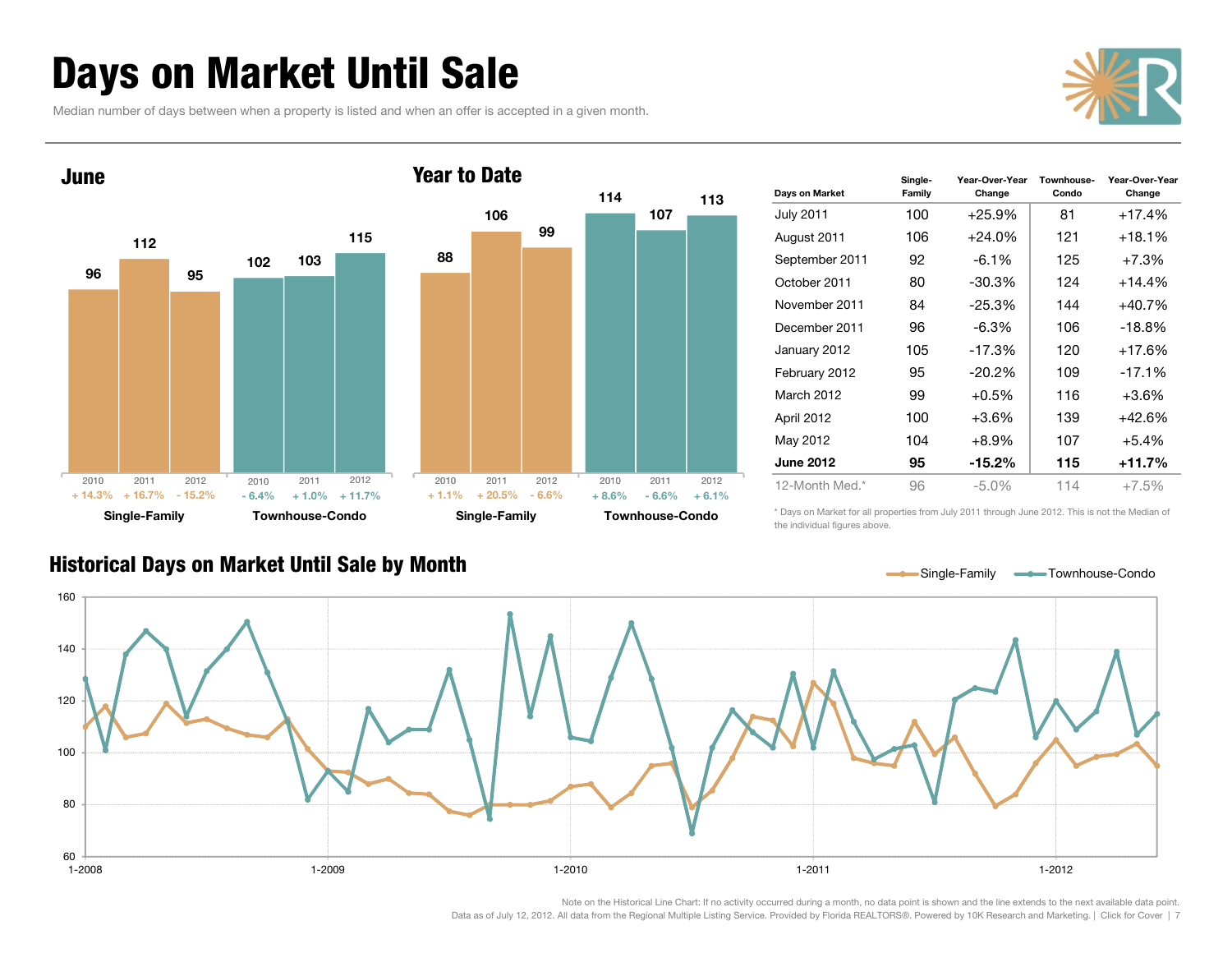# <span id="page-7-0"></span>**Median Sales Price**

Point at which half of the sales sold for more and half sold for less, not accounting for seller concessions, in a given month.





| <b>Median Sales Price</b> | Single-<br>Family | Year-Over-Year<br>Change | Townhouse-<br>Condo | Year-Over-Year<br>Change |
|---------------------------|-------------------|--------------------------|---------------------|--------------------------|
| <b>July 2011</b>          | \$100,000         | $0.0\%$                  | \$60,000            | $-10.8%$                 |
| August 2011               | \$88,888          | -6.9%                    | \$64,125            | $+0.6\%$                 |
| September 2011            | \$97,000          | $-2.5%$                  | \$58,300            | $-13.0\%$                |
| October 2011              | \$89,000          | $-11.0%$                 | \$55,500            | $-9.4%$                  |
| November 2011             | \$94,250          | $-5.8\%$                 | \$69,500            | $+15.8\%$                |
| December 2011             | \$104,000         | $+6.1\%$                 | \$57,450            | $-14.9\%$                |
| January 2012              | \$97,490          | $+5.4%$                  | \$75,000            | $+24.8%$                 |
| February 2012             | \$99,250          | $-0.7%$                  | \$80,250            | $+18.0\%$                |
| March 2012                | \$97,875          | $+3.0%$                  | \$73,750            | $+3.1%$                  |
| April 2012                | \$103,000         | $+4.6%$                  | \$71,300            | $+5.2\%$                 |
| May 2012                  | \$100,000         | $+2.0%$                  | \$79,500            | +9.7%                    |
| <b>June 2012</b>          | \$105,000         | $+4.0%$                  | \$62,750            | $+3.7%$                  |
| 12-Month Med.*            | \$98,000          | $0.0\%$                  | \$65,000            | $-1.5\%$                 |

\* Median Sales Price for all properties from July 2011 through June 2012. This is not the Median of the individual figures above.



#### **Historical Median Sales Price by Month**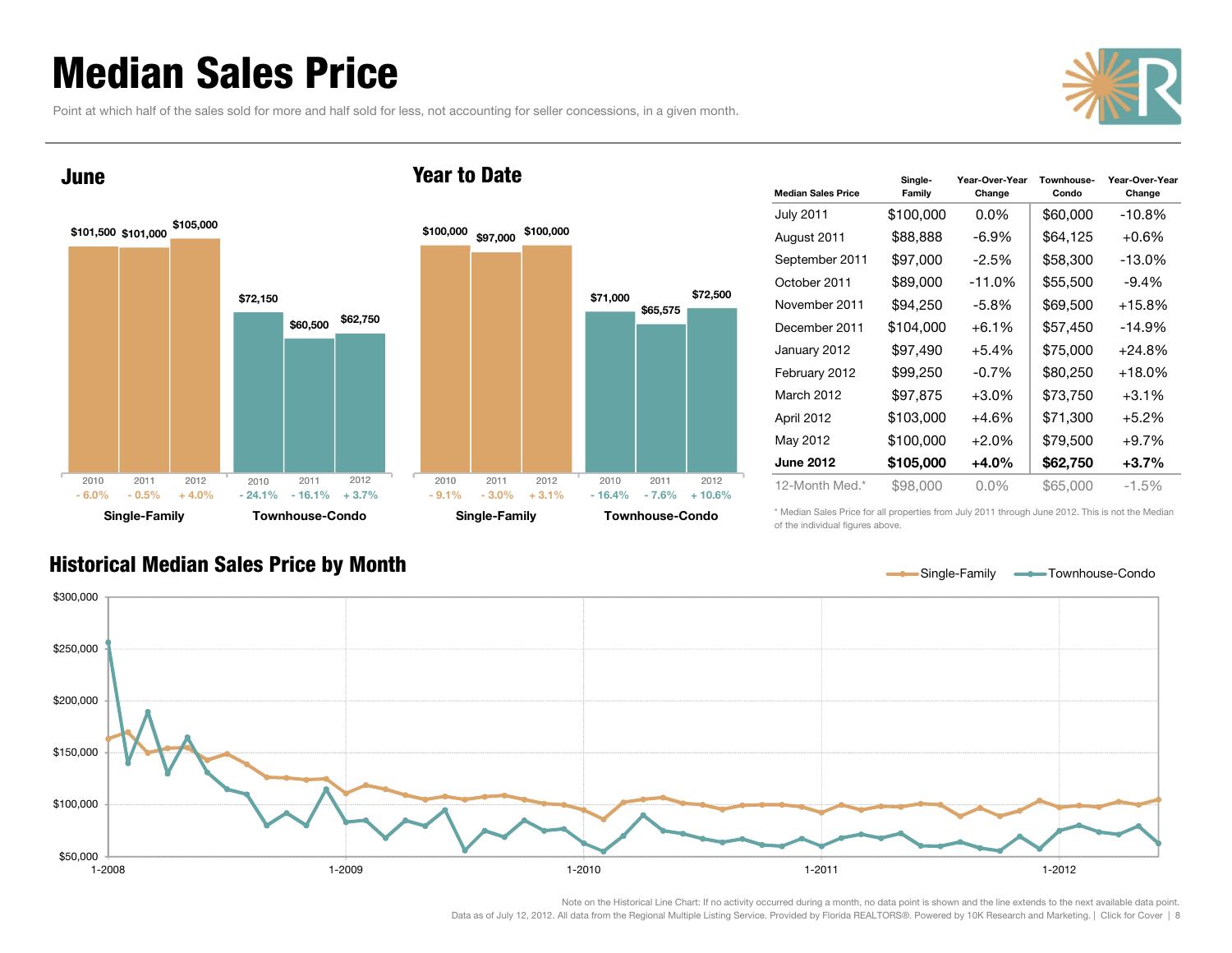## <span id="page-8-0"></span>**Average Sales Price**

Average sales price for all closed sales, not accounting for seller concessions, in a given month.





| <b>Average Sales Price</b> | Single-<br>Family | Year-Over-Year<br>Change | Townhouse-<br>Condo | Year-Over-Year<br>Change |
|----------------------------|-------------------|--------------------------|---------------------|--------------------------|
| <b>July 2011</b>           | \$116,871         | $+1.2%$                  | \$76,167            | -19.3%                   |
| August 2011                | \$109,908         | -5.5%                    | \$81,105            | $-8.7\%$                 |
| September 2011             | \$115,688         | $-3.0\%$                 | \$70,009            | -17.2%                   |
| October 2011               | \$105,195         | $-15.7%$                 | \$78,785            | $-9.4%$                  |
| November 2011              | \$110,167         | $-6.1%$                  | \$101,730           | $+18.3%$                 |
| December 2011              | \$120,023         | $+4.4%$                  | \$81,628            | $-2.6%$                  |
| January 2012               | \$120,695         | $+10.7%$                 | \$104,175           | $+18.9%$                 |
| February 2012              | \$121,182         | $+6.1%$                  | \$98,127            | $+2.7%$                  |
| March 2012                 | \$112,103         | $-1.7%$                  | \$113,266           | $+15.7%$                 |
| April 2012                 | \$121,341         | $+4.1%$                  | \$119,436           | $+28.7%$                 |
| May 2012                   | \$127,763         | +11.7%                   | \$108,605           | $-8.6\%$                 |
| <b>June 2012</b>           | \$122,422         | $-3.5\%$                 | \$95,344            | $+4.1%$                  |
| 12-Month Avg.*             | \$117,231         | +0.3%                    | \$95,393            | $+2.3%$                  |

\* Average Sales Price for all properties from July 2011 through June 2012. This is not the Average of the individual figures above.



#### **Historical Average Sales Price by Month**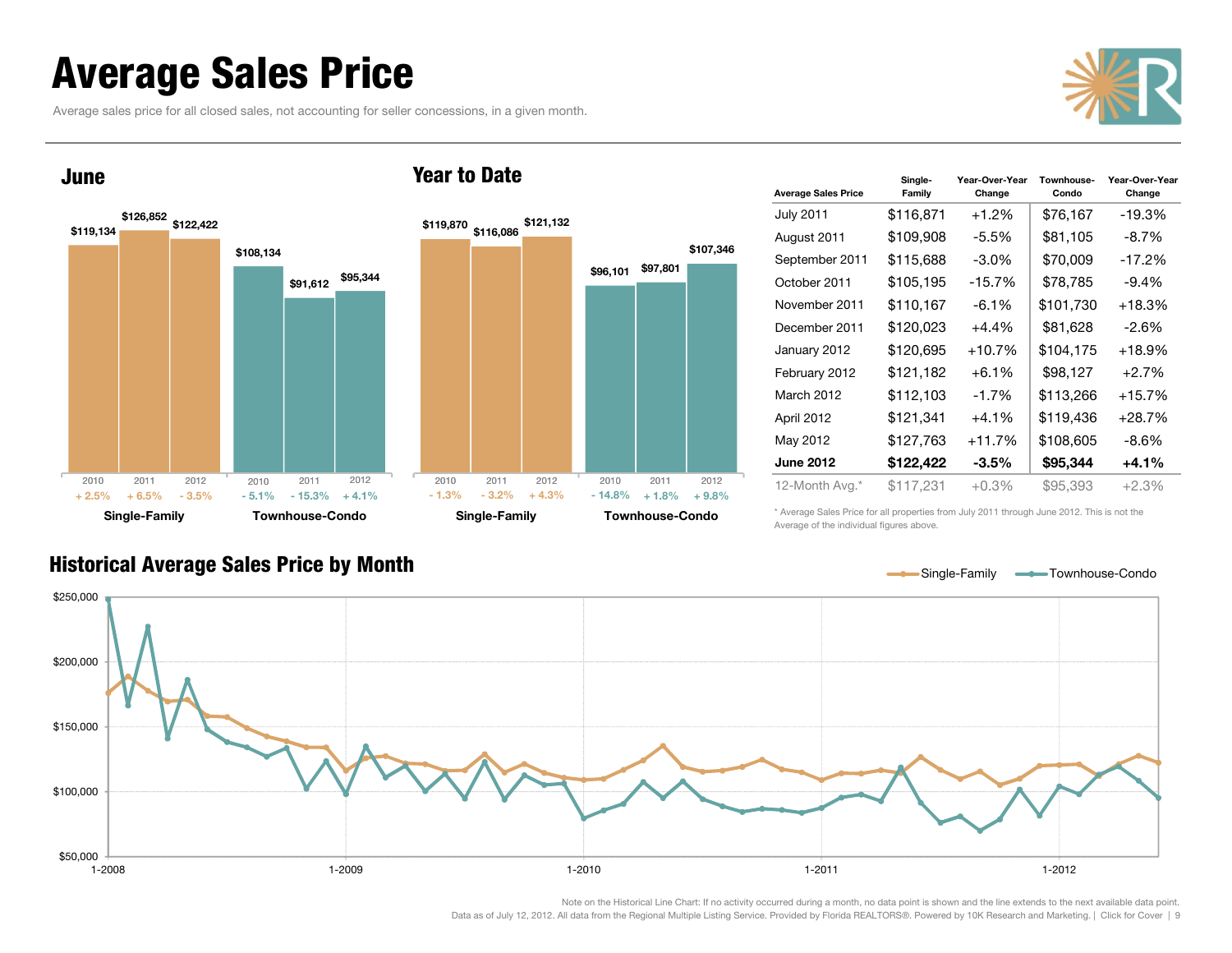# <span id="page-9-0"></span>**Percent of Original List Price Received**

Percentage found when dividing a property's sales price by its original list price, then taking the average for all properties sold in a given month, not accounting for seller concessions.



| Pct. of Orig. Price<br>Received | Single-<br>Family | Year-Over-Year<br>Change | Townhouse-<br>Condo | Year-Over-Year<br>Change |
|---------------------------------|-------------------|--------------------------|---------------------|--------------------------|
| <b>July 2011</b>                | 89.6%             | $-3.0\%$                 | 90.2%               | $-0.3\%$                 |
| August 2011                     | 91.0%             | $-0.7\%$                 | 87.7%               | $-0.2\%$                 |
| September 2011                  | 90.0%             | $-1.1%$                  | 86.9%               | $-0.0\%$                 |
| October 2011                    | 91.6%             | $+4.1%$                  | 84.0%               | -3.4%                    |
| November 2011                   | 91.9%             | $+3.5%$                  | 85.4%               | $-4.1\%$                 |
| December 2011                   | 91.0%             | $+1.0%$                  | 85.5%               | $-2.6\%$                 |
| January 2012                    | 89.9%             | $+2.7%$                  | 87.9%               | $+0.6%$                  |
| February 2012                   | 90.3%             | $+1.1\%$                 | 90.0%               | $+7.1\%$                 |
| March 2012                      | 89.5%             | $+1.4%$                  | 88.8%               | $+3.1%$                  |
| April 2012                      | 89.7%             | $-1.5%$                  | 87.1%               | $+2.2%$                  |
| May 2012                        | 90.4%             | $-0.2\%$                 | 87.3%               | $-0.1\%$                 |
| <b>June 2012</b>                | 91.2%             | $+0.7%$                  | 86.0%               | $+1.2%$                  |
| 12-Month Avg.*                  | 90.5%             | $+0.6%$                  | 87.3%               | $+0.6%$                  |

\* Pct. of Orig. Price Received for all properties from July 2011 through June 2012. This is not the Average of the individual figures above.

#### **Historical Percent of Original List Price Received by Month**

Single-Family **Townhouse-Condo** 



#### **Year to Date**

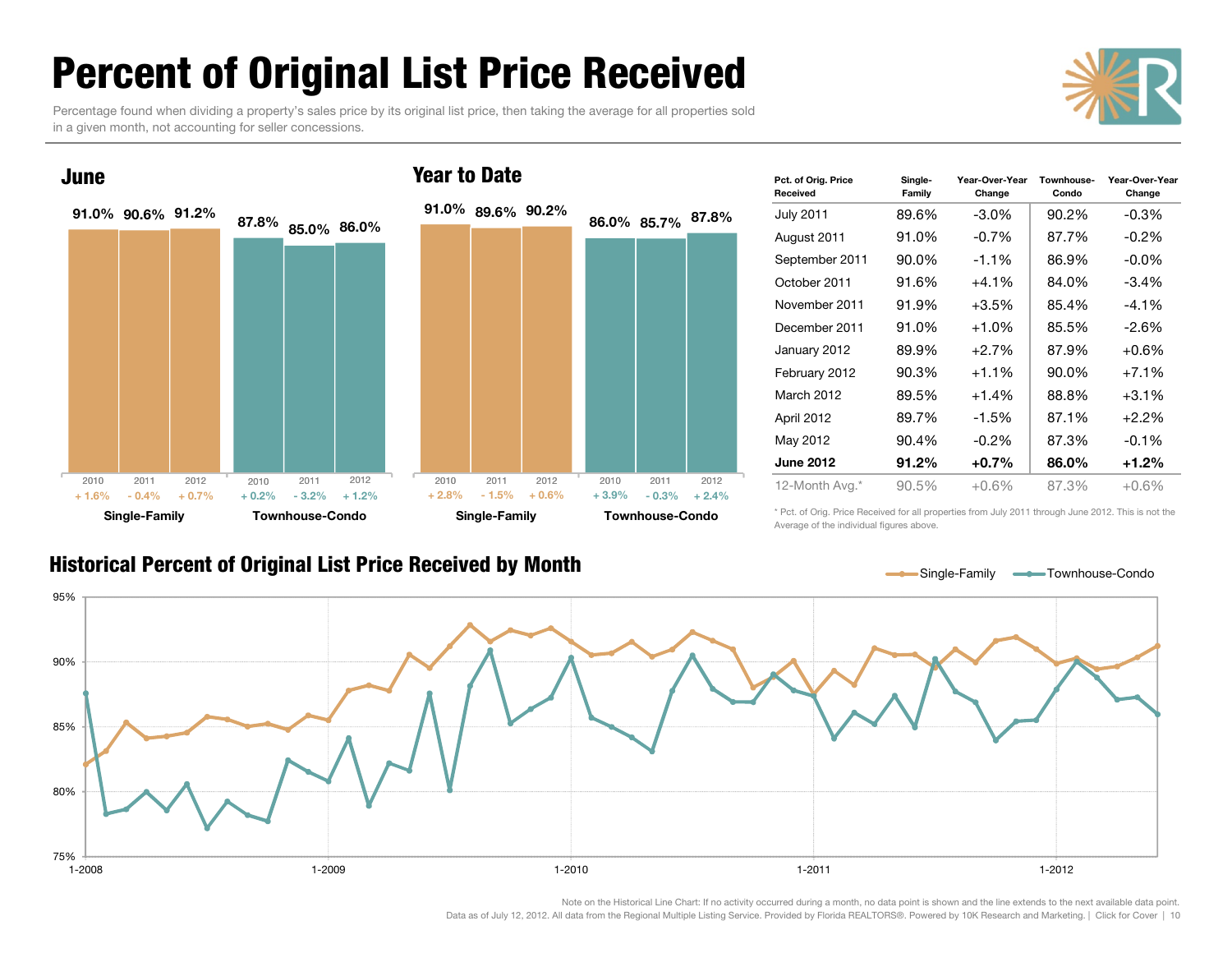# <span id="page-10-0"></span>**Housing Affordability Index**

This index measures housing affordability for the region. An index of 120 means the median household income is 120% of what is necessary to qualify for the median-priced home under prevailing interest rates. A higher number means greater affordability.





| <b>Affordability Index</b> | Single-<br>Family | Year-Over-Year<br>Change | Townhouse-<br>Condo | Year-Over-Year<br>Change |
|----------------------------|-------------------|--------------------------|---------------------|--------------------------|
| <b>July 2011</b>           | 214               | -4.8%                    | 302                 | $+2.2%$                  |
| August 2011                | 239               | $+1.3%$                  | 296                 | -4.3%                    |
| September 2011             | 227               | $-0.9\%$                 | 317                 | $+5.6%$                  |
| October 2011               | 239               | $+4.5%$                  | 324                 | $+1.7%$                  |
| November 2011              | 232               | $+0.3%$                  | 284                 | $-12.5%$                 |
| December 2011              | 216               | -6.5%                    | 320                 | $+7.3%$                  |
| January 2012               | 227               | $+3.2\%$                 | 272                 | $-7.7\%$                 |
| February 2012              | 226               | $+8.8%$                  | 262                 | $-3.6%$                  |
| March 2012                 | 226               | $+4.5%$                  | 274                 | $+4.0%$                  |
| April 2012                 | 221               | $+3.9%$                  | 284                 | $+3.1%$                  |
| May 2012                   | 228               | $+5.4%$                  | 267                 | $+0.1%$                  |
| <b>June 2012</b>           | 221               | +3.6%                    | 311                 | $+3.2\%$                 |
| 12-Month Ava.              | 226               | $+0.5\%$                 | 293                 | $-22.7\%$                |

#### **Historical Housing Affordability Index by Month**

Single-Family **- Townhouse-Condo** 

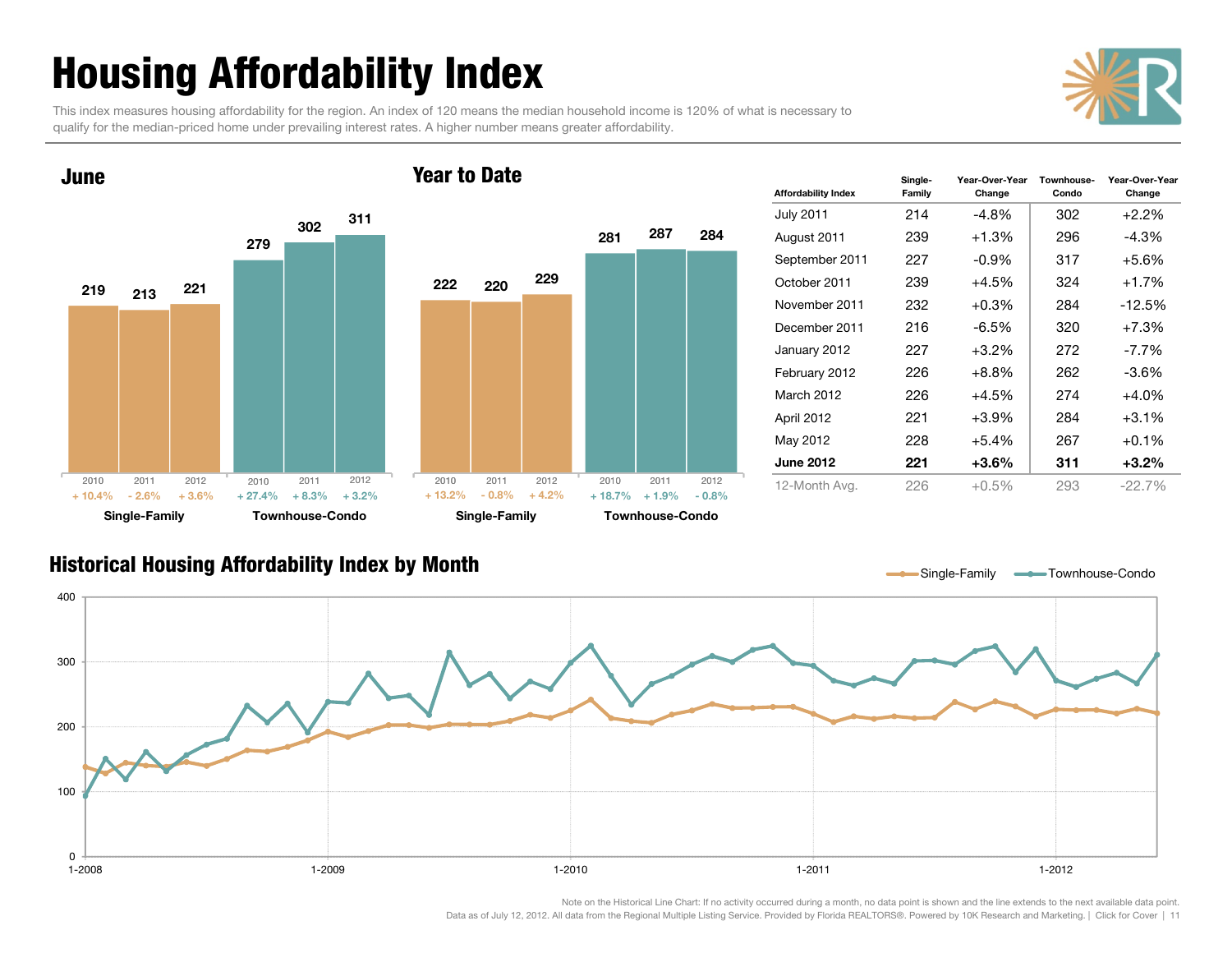# <span id="page-11-0"></span>**Inventory of Homes for Sale**

The number of properties available for sale in active status at the end of a given month.





| <b>Homes for Sale</b> | Single-<br>Family | Year-Over-Year<br>Change | Townhouse-<br>Condo | Year-Over-Year<br>Change |
|-----------------------|-------------------|--------------------------|---------------------|--------------------------|
| <b>July 2011</b>      | 2,407             | $-14.2%$                 | 821                 | $-13.1%$                 |
| August 2011           | 2,403             | $-12.7%$                 | 807                 | -11.6%                   |
| September 2011        | 2,368             | $-15.1\%$                | 778                 | -16.7%                   |
| October 2011          | 2,338             | $-16.4%$                 | 807                 | -14.6%                   |
| November 2011         | 2,422             | $-13.1%$                 | 799                 | -15.3%                   |
| December 2011         | 2,367             | $-11.4%$                 | 786                 | $-14.2\%$                |
| January 2012          | 2,389             | $-10.7%$                 | 820                 | -10.7%                   |
| February 2012         | 2,402             | $-11.8%$                 | 792                 | -12.4%                   |
| March 2012            | 2,316             | $-12.4%$                 | 763                 | -13.9%                   |
| April 2012            | 2,140             | $-16.0\%$                | 729                 | -13.6%                   |
| May 2012              | 1,847             | $-24.8%$                 | 673                 | $-20.1%$                 |
| <b>June 2012</b>      | 1,410             | -41.6%                   | 583                 | $-32.1%$                 |
| 12-Month Avg.*        | 2,234             | $-16.4%$                 | 763                 | -15.6%                   |

\* Homes for Sale for all properties from July 2011 through June 2012. This is not the Average of the individual figures above.